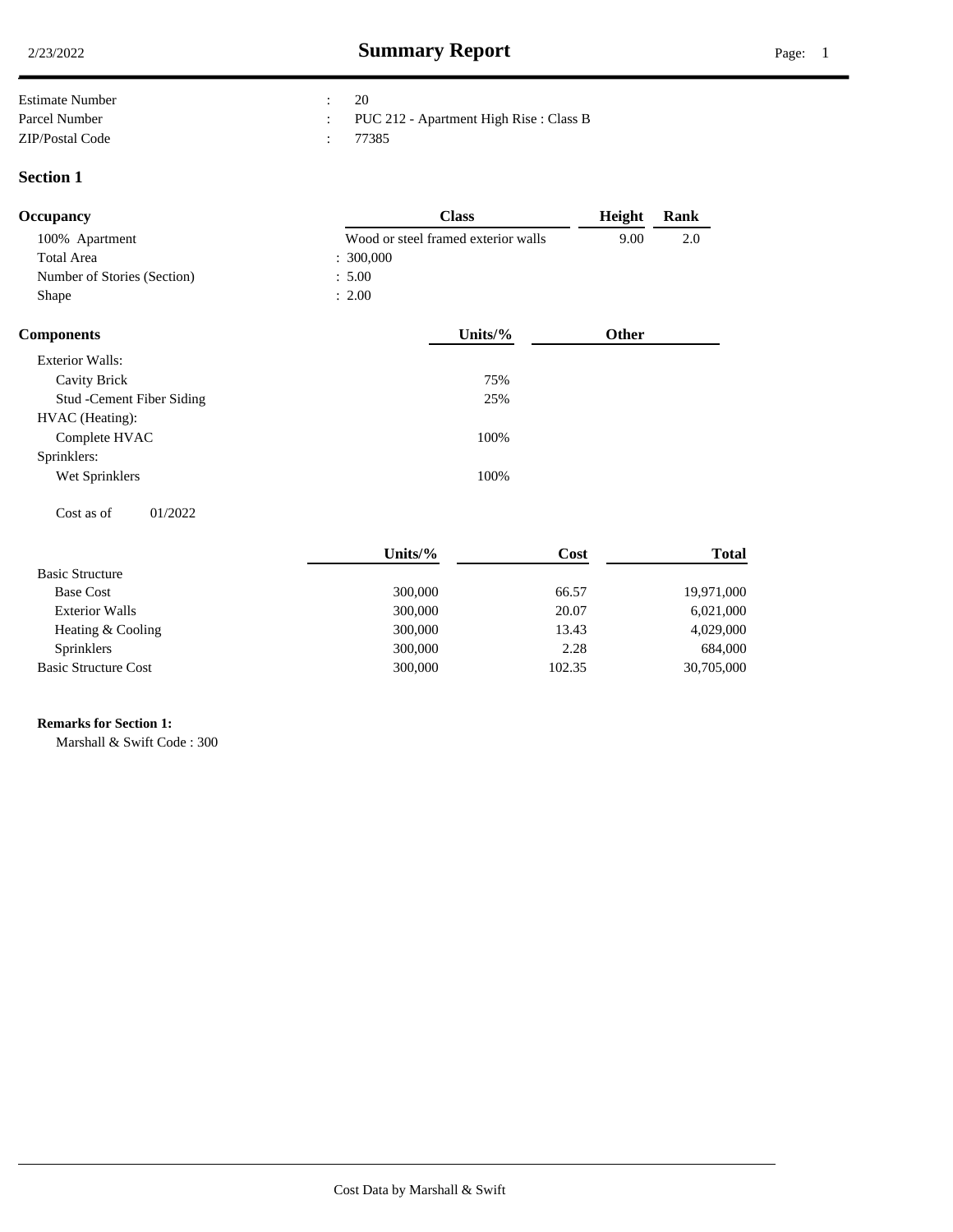#### **2022 Commercial PUC 212 Sales Evidence**

 $\begin{matrix} \mathbf{1} \end{matrix}$ 

| <b>R#</b> | PUC | Imp<br><b>State</b><br>Code | Map  | <b>NBHood</b> | <b>DBA</b>                                                | <b>Situs</b><br><b>Address</b>                          | %<br><b>Comp</b> | I Eco<br>% | Phys.<br>Func.<br>%               | Actual<br>Year | <b>Eff</b><br>Year | Value<br><b>Method</b> | Income<br><b>Table</b>                                                      | <b>Class</b> | <b>NRA</b> | <b>Total Value</b><br>PSF (Inc.) | 2022 Notice<br>Value | <b>Imps PSF</b><br>Cost) | Land<br>State<br>Code | <b>Land PSF</b> | <b>TOTAL</b><br><b>Land Size</b> | <b>Land Value</b> | <b>Sale Date</b> | 2022 Time Adj<br>Sale / list /<br><b>Calc Price</b> | <b>2022 Time</b><br>Adj. PSF | Sale | Multi<br>Type Acct Xfer   | Sale / List /<br><b>Calc Price</b> | Total<br>Sale / List<br>/ Calc PSF | <b>Taxing Unit</b>      |
|-----------|-----|-----------------------------|------|---------------|-----------------------------------------------------------|---------------------------------------------------------|------------------|------------|-----------------------------------|----------------|--------------------|------------------------|-----------------------------------------------------------------------------|--------------|------------|----------------------------------|----------------------|--------------------------|-----------------------|-----------------|----------------------------------|-------------------|------------------|-----------------------------------------------------|------------------------------|------|---------------------------|------------------------------------|------------------------------------|-------------------------|
| R313953   | 212 | <b>B1</b>                   | 251M | 8136.C        |                                                           | THE MILLET10200 SIX PINES DR. THE WOODLANDS.            |                  |            |                                   | 2014           | 2014               |                        | INCOME APT.HR.A1                                                            |              | 302.145    | \$239                            | \$72,067,630         | \$218                    | <b>B1</b>             | \$30.00         | 209.872                          | \$6,296,160       | 20-Jul-16        | \$71,093,234                                        | 235.30                       | 7.8  |                           | \$53,125,000                       |                                    | 175.83 Conroe ISD SOUTH |
| R351738   | 212 | <b>B1</b>                   | 251G | 8133.C        |                                                           | BOARDWA 2203 RIVA ROW, THE WOODLANDS, TX 2008           |                  |            |                                   |                | 2020               |                        | INCOME APT.HR.A1                                                            | $A+$         | 241,807    | \$239                            | \$57,675,800         | \$202                    | <b>B1</b>             | \$45.00         | 197,937                          | \$8,907,120       | 19-Oct-10        | \$132,880,899                                       | 302.25                       | 7.7  | x                         | \$70,000,000                       |                                    | 159.22 Conroe ISD SOUTH |
| R351740   | 212 | <b>B1</b>                   | 251G | 8133.C        |                                                           |                                                         |                  |            |                                   |                |                    |                        | BOARDWA 2204 RIVA ROW, THE WOODLANDS, TX   2007   2020   INCOME   APT.HR.A1 | $A+$         | 197,843    | \$239                            | \$47,189,510         | \$208                    | <b>B1</b>             | \$30.00         | 203.556                          | \$6,106,650       | 19-Oct-10        | \$132,880,899                                       | 302.25                       | 7.7  | $\boldsymbol{\mathsf{x}}$ | \$70,000,000                       |                                    | 159.22 Conroe ISD SOUTH |
| R381437   | 212 | - B1                        | 251G | 8133.C        |                                                           | THE VILLAC 2323 LAKE ROBBINS DR, THE WOODLAN 2009       |                  |            |                                   |                | 2015               |                        | INCOME APT.HR.A1                                                            | $A+$         | 154.366    | \$239                            | \$36,819,400         | \$205                    | <b>B1</b>             | \$45.00         | 115.957                          | \$5,218,020       | 20-Feb-15        | \$97,877,819                                        | 639.30                       | 7.8  |                           | \$69,000,000                       |                                    | 450.68 Conroe ISD SOUTH |
| R487610   | 212 | <b>B1</b>                   | 251C | 8133.C        | TWO LAKE 2000 HUGHES LANDING BLVD, THE WOO 2018 2018      |                                                         |                  |            |                                   |                |                    |                        | INCOME APT.HR.A1                                                            | $A+$         | 381,933    | \$249                            | \$95,262,700         | \$234                    | <b>B1</b>             | \$40.00         | 151.545                          | \$6,061,810       | 26-Jul-18        | \$116,124,060                                       | 295.37 7.8                   |      |                           | \$97,500,000                       |                                    | 248.00 Conroe ISD SOUTH |
| R487610   | 212 | <b>B1</b>                   | 251C | 8133.C        |                                                           | TWO LAKES 2000 HUGHES LANDING BLVD, THE WOO 2018 2018   |                  |            |                                   |                |                    | <b>INCOME</b>          | RTL.IL.A1                                                                   | A+           | 11,217     | \$8,493                          | \$95,262,700         | \$7,952                  | <b>B1</b>             | \$40.00         | 151.545                          | \$6,061,810       | 26-Jul-18        | \$116,124,060                                       | 295.37 7.8                   |      |                           | \$97,500,000                       |                                    | 248.00 Conroe ISD SOUTH |
| R497987   | 212 | <b>B1</b>                   | 251M | 8133.C        |                                                           | LANE AT W 10100 SIX PINES DR, THE WOODLANDS, 2020       |                  |            |                                   |                | 2020               |                        | INCOME APT.HR.A1                                                            | $A+$         | 177,960    | \$239                            | \$42,447,010         | \$225                    | <b>B1</b>             | \$30.00         | 81.893                           | \$2,456,790       | 28-Jun-19        | \$43,118,150                                        | 242.29 9.5                   |      |                           | \$38,375,000                       |                                    | 215.64 Conroe ISD SOUTH |
| R505029   | 212 | <b>B1</b>                   |      | 8139.C        | % COMP                                                    | 8900 SIX P                                              |                  |            |                                   | 2020           | 2020               | COST                   |                                                                             | $A+$         | 263,160    | \$140                            | \$36,819,440         | \$117                    | <b>B1</b>             | \$30.00         | 196,935                          | \$5,908,050       | 01-Apr-20        | \$96,189,700                                        | 212.32                       | 9.5  |                           | \$90,745,000                       |                                    | 200.30 Conroe ISD SOUTH |
| R445158   | 212 | <b>B1</b>                   | 251Y | 8162.C        | BROADSTO 1835 Woodland Field XING, SPRING, TX 2015        |                                                         |                  |            |                                   |                | 2015               |                        | INCOME APT.HR.A4                                                            |              | 325.568    | \$209                            | \$67,930,230         | \$197                    | <b>B1</b>             | \$15.00         | 261.360                          | \$3,920,400       | 14-Aug-14        | \$60,145,210                                        | 184.74                       | 7.8  |                           | \$40,000,000                       |                                    | 122.86 Conroe ISD SOUTH |
| R496939   | 212 | <b>B1</b>                   | 251V | 8162.C        | SPU2020/T 780 SAWDUST RD, SPRING, TX 77380                |                                                         |                  |            |                                   | 2020           | 2020               |                        | INCOME APT.HR.A4                                                            |              | 176,712    | \$209                            | \$36,871,210         | \$195                    | <b>B1</b>             | \$10.00         | 232,571                          | \$2,325,710       | 08-Mar-19        | \$31,220,254                                        | 176.67                       | 9.5  |                           | \$27,785,915                       |                                    | 157.24 Conroe ISD SOUTH |
| R437787   | 212 | <b>B1</b>                   | 215X | 2153.C        |                                                           | THE GRANI 30000 FM 2978 RD, MAGNOLIA, TX 773 2014       |                  |            |                                   |                | 2014               |                        | INCOME APT.HR.A10                                                           | А.           | 363,338    | \$174                            | \$63,264,430         | \$159                    | <b>B1</b>             | \$8.00          | 702.022                          | \$5,616,180       | 29-Sep-21        | \$67,034,763                                        | 184.50                       | 7.7  |                           | \$67,034,763                       |                                    | 184.50 Magnolia ISD     |
| R433780   | 212 | - B1                        | 215T | 2153.C        |                                                           | THE ESTATI 30685 FM 2978 RD, MAGNOLIA, TX 773 2013 2013 |                  |            |                                   |                |                    |                        | INCOME APT.HR.B1                                                            | $B+$         | 360.506    | \$164                            | \$59,094,160         | \$149                    | <b>B1</b>             | \$8.00          | 727,979                          | \$5,301,390       | 29-Sep-21        | \$56,601,741                                        | 157.01                       | 7.7  |                           | \$56,601.741                       |                                    | 157.01 Magnolia ISD     |
| R448272   | 212 | <b>B1</b>                   | 293B | 8166.C        | SYNC AT HJ 3530 DISCOVERY CREEK BLVD, SPRING, 1 2014 2014 |                                                         |                  |            |                                   |                |                    |                        | INCOME APT.HR.B1                                                            | $B+$         | 322,952    | \$164                            | \$52,938,300         | \$146                    | <b>B1</b>             | \$10.00         | 562.699                          | \$5,626,990       | 09-May-17        | \$51,004,069                                        | 157.94                       | 7.7  |                           | \$40,400,000                       |                                    | 125.10 Conroe ISD SOUTH |
| R475120   | 212 | <b>B1</b>                   | 216F |               | 2152.C ENCLAVE A 300 Enclave DR, conroe, TX 77384         |                                                         |                  |            |                                   |                | 2018 2018          |                        | INCOME APT.HR.B2                                                            | $B+$         | 379.132    | \$159                            | \$60,269,000         | \$151                    | <b>B1</b>             | \$8.00          | 380.886                          | \$3,047,100       | 19-Nov-21        | \$37,500,000                                        | 98.91                        | 7.8  |                           | \$37,500,000                       |                                    | 98.91 Magnolia ISD      |
| R51900    | 212 | <b>B1</b>                   | 217E |               | 7129.C SPU2020-B 2477 FM 1488 RD, CONROE, TX 77384        |                                                         |                  |            |                                   | 2015 2015      |                    |                        | INCOME APT.HR.B1                                                            | $B+$         | 361,568    | \$164                            | \$59,268,240         | \$145                    | <b>B1</b>             | \$10.00         | 671.730                          | \$6,717,300       | 31-Mar-20        | \$136,410,156                                       | 177.92                       | 7.7  | x                         | \$128,688,826                      |                                    | 167.85 Conroe ISD NORTH |
| R144770   | 212 | <b>B1</b>                   | 157Z | 7105.C        | SPU2022                                                   | 701 N FRAZIER ST. CONROE, TX 77301                      |                  |            |                                   |                | 2020 2020          |                        | INCOME APT.HR.B4                                                            |              | 16,335     | \$149                            | \$2,434,840          | \$144                    | <b>B1</b>             | \$6.00          | 14.854                           | \$89,120          | 09-Jun-21        | \$5,720,000                                         | 170.96                       | 7.8  | x                         | \$5,720,000                        |                                    | 170.96 Conroe ISD NORTH |
| R144771   | 212 | <b>B1</b>                   | 157Z | 7105.C        | THE LOFT                                                  | 4715 N FRAZIER ST, CONROE, TX 77301                     |                  |            |                                   | 2016 2016      |                    |                        | INCOME APT.HR.B4                                                            | - B          | 16.335     | \$149                            | \$2,434,840          | \$144                    | <b>B1</b>             | \$6.00          | 7.188                            | \$86,250          | 09-Jun-21        | \$5,720,000                                         | 170.96                       | 7.8  |                           | \$5,720,000                        |                                    | 170.96 Conroe ISD NORTH |
| R497160   | 212 | <b>B1</b>                   |      | 8162.C        | SPU2022                                                   |                                                         |                  |            | 25120 PANTHER BEND CT, SPRING, TX | 2020           | 2020               |                        | INCOME APT.HR.A4                                                            |              | 368,000    | \$209                            | \$76,783,710         | \$201                    | <b>B1</b>             | \$8.00          | 376,916                          | \$2,795,330       | 11-May-21        | \$52,500,000                                        | 142.66                       | 7.8  |                           | \$52,500,000                       |                                    | 142.66 Conroe ISD SOUTH |
| R67212    | 212 | <b>B1</b>                   | 157R |               | 7104.C NON-COMI 2305 N FRA                                |                                                         |                  |            |                                   | 2019           | 2019               | COST                   |                                                                             |              | 77.144     | \$127                            | \$9,777,540          | \$114                    | <b>B1</b>             | \$1.50          | 426,888                          | \$950,830         | 07-Feb-19        | \$9,129,250                                         | 118.34                       | 7.8  |                           | \$8,125,000                        |                                    | 105.32 Conroe ISD NORTH |

| This document was prepared for use by the Montgomery Central Appraisal District only. MCAD does not<br>augrantee or warrant the accuracy of the document/data. |
|----------------------------------------------------------------------------------------------------------------------------------------------------------------|
| THERE IS NO WARRANTY OF ANY KIND. EXPRESSED OR IMPLIED.AND SPECIFICALLY THERE IS NO WARRANTY<br>OF MERCHANTABILITY OR OF FITNESS.                              |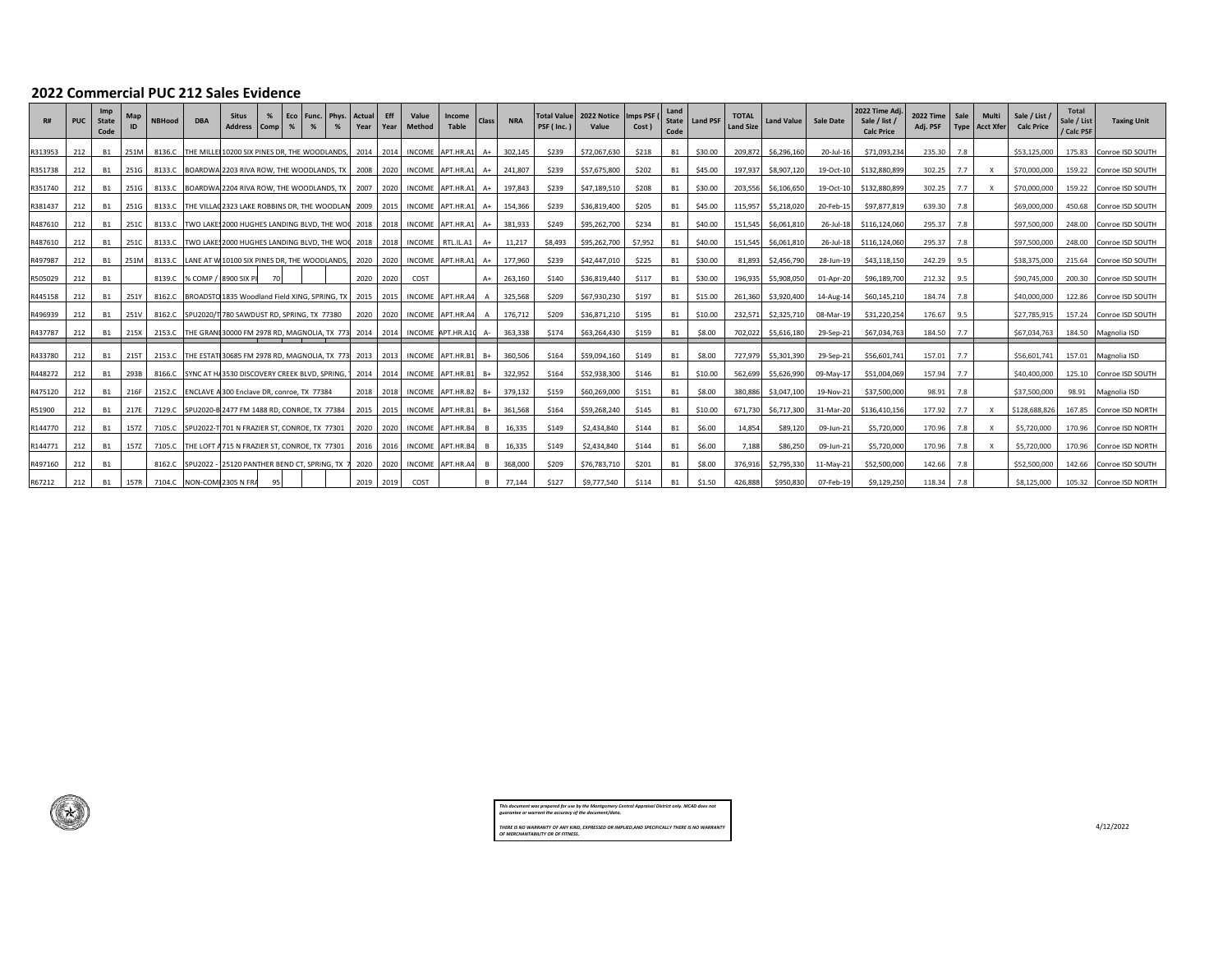| Estimate Number | $-20$                                   |
|-----------------|-----------------------------------------|
| Parcel Number   | PUC 212 - Apartment High Rise : Class A |
| ZIP/Postal Code | 77385                                   |

### **Section 1**

| <b>Occupancy</b>            | <b>Class</b>                        | Height       | Rank |  |
|-----------------------------|-------------------------------------|--------------|------|--|
| 100% Apartment              | Wood or steel framed exterior walls | 9.00         | 4.0  |  |
| <b>Total Area</b>           | : 300,000                           |              |      |  |
| Number of Stories (Section) | : 5.00                              |              |      |  |
| Shape                       | : 2.00                              |              |      |  |
| <b>Components</b>           | Units/ $%$                          | <b>Other</b> |      |  |

| <b>Exterior Walls:</b>            |      |  |
|-----------------------------------|------|--|
| Cavity Brick                      | 75%  |  |
| <b>Stud</b> - Cement Fiber Siding | 25%  |  |
| HVAC (Heating):                   |      |  |
| Complete HVAC                     | 100% |  |
| Sprinklers:                       |      |  |
| Wet Sprinklers                    | 100% |  |
|                                   |      |  |

 $\cos t$  as of  $01/2022$ 

|                             | Units/% | Cost   | <b>Total</b> |
|-----------------------------|---------|--------|--------------|
| <b>Basic Structure</b>      |         |        |              |
| <b>Base Cost</b>            | 300,000 | 115.69 | 34,707,000   |
| <b>Exterior Walls</b>       | 300,000 | 23.52  | 7,054,500    |
| Heating & Cooling           | 300,000 | 13.43  | 4,029,000    |
| <b>Sprinklers</b>           | 300,000 | 2.98   | 894,000      |
| <b>Basic Structure Cost</b> | 300,000 | 155.62 | 46,684,500   |

# **Remarks for Section 1:** .

Marshall & Swift Code : 300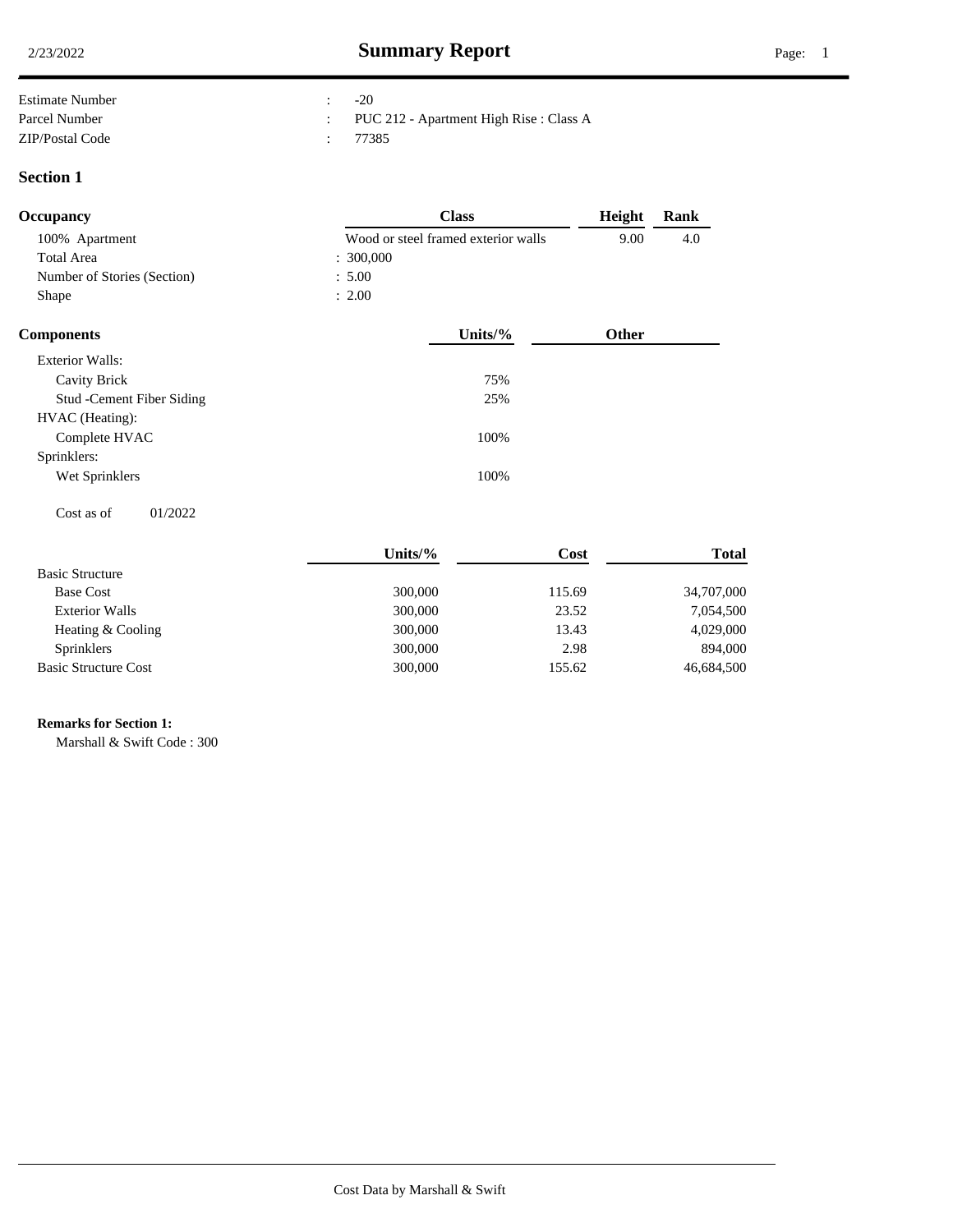| <b>Estimate Number</b> | 20                                      |
|------------------------|-----------------------------------------|
| Parcel Number          | PUC 212 - Apartment High Rise : Class B |
| ZIP/Postal Code        | 77385                                   |

### **Section 1**

| Occupancy                   | <b>Class</b>                        | Height       | Rank |  |
|-----------------------------|-------------------------------------|--------------|------|--|
| 100% Apartment              | Wood or steel framed exterior walls | 9.00         | 3.0  |  |
| <b>Total Area</b>           | : 300,000                           |              |      |  |
| Number of Stories (Section) | : 5.00                              |              |      |  |
| Shape                       | : 2.00                              |              |      |  |
| <b>Components</b>           | Units/ $%$                          | <b>Other</b> |      |  |

| <b>Exterior Walls:</b>     |      |  |
|----------------------------|------|--|
| Cavity Brick               | 75%  |  |
| Stud - Cement Fiber Siding | 25%  |  |
| HVAC (Heating):            |      |  |
| Complete HVAC              | 100% |  |
| Sprinklers:                |      |  |
| Wet Sprinklers             | 100% |  |
|                            |      |  |

 $\cos t$  as of  $01/2022$ 

|                             | Units/ $%$ | Cost   | <b>Total</b> |
|-----------------------------|------------|--------|--------------|
| <b>Basic Structure</b>      |            |        |              |
| <b>Base Cost</b>            | 300,000    | 87.60  | 26,280,000   |
| <b>Exterior Walls</b>       | 300,000    | 21.73  | 6,519,000    |
| Heating & Cooling           | 300,000    | 13.43  | 4,029,000    |
| Sprinklers                  | 300,000    | 2.60   | 780,000      |
| <b>Basic Structure Cost</b> | 300,000    | 125.36 | 37,608,000   |

# **Remarks for Section 1:** .

Marshall & Swift Code : 300